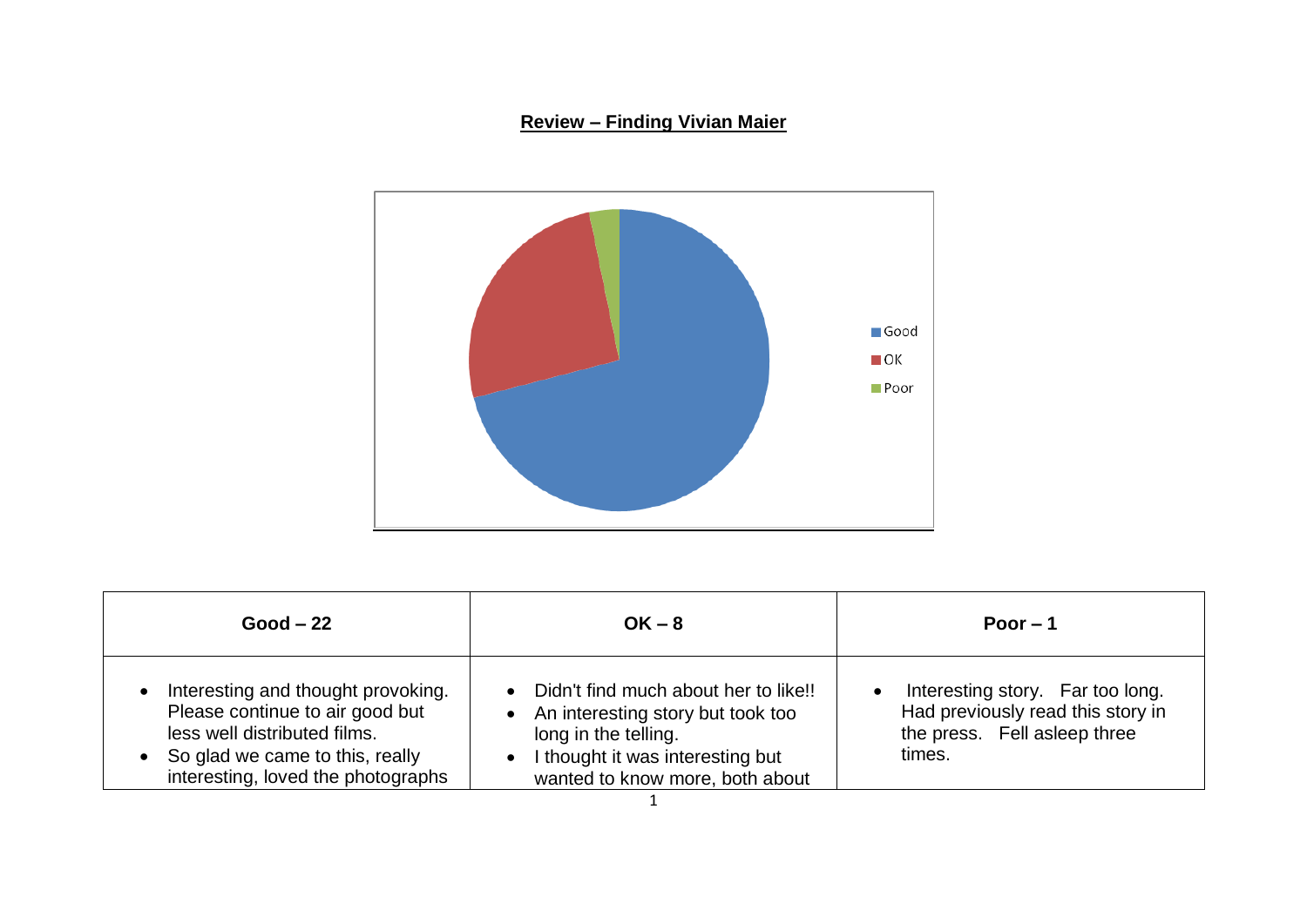and insights from the interviews. Has stayed with me!

- Thoroughly enjoyed Vivian Majer due to the subject and intrigue, but somehow thought it could have been put together rather better, but still give a good.
- Wow, that's what I call photography. So the museums weren't interested but the public took her to heart. Sounds familiar. Could have done with another hour added to the film to show more of her wonderful photography.
- Very interesting, she really was a fab photographer but obviously had mental problems. A great documentary.
- The whole story was fascinating. The obsession of Vivian Maier is nearly matched by that of her discoverer. The photographs which were shown were beautiful photojournalism at its best. The revelations of her treatment of some of her charges was very uncomfortable. Good choice.
- An intriguing story very well told.
- Thought provoking.
- A very interesting film and the photographs he found were

Vivian, and about the people she came into contact with. Who were the people who looked after her in her old age; made sure she had somewhere to live and paid for the storage of her belongings? J thought it was interesting, but over long, and is convinced it was a spoof.

- Thought provoking ... about what makes some photography worthy of being regarded as works of art (the 'expert' was pretentious and of limited help), about why the lady kept her photographs so private (I guess they were more a form of diary/journal for her than intended to be works of art)... Ultimately, left us feeling dissatisfied.
- A fascinating insight to an amazing person who gave the world, unknowingly, an incredible body of work mainly depicting people living on the margins in Chicago and New York in the 50's and 60's. But for me I would have liked to have seen more of her pictures rather than the contributions of her clients and charges. But it was certainly worth making the film if only to make the world aware of Vivian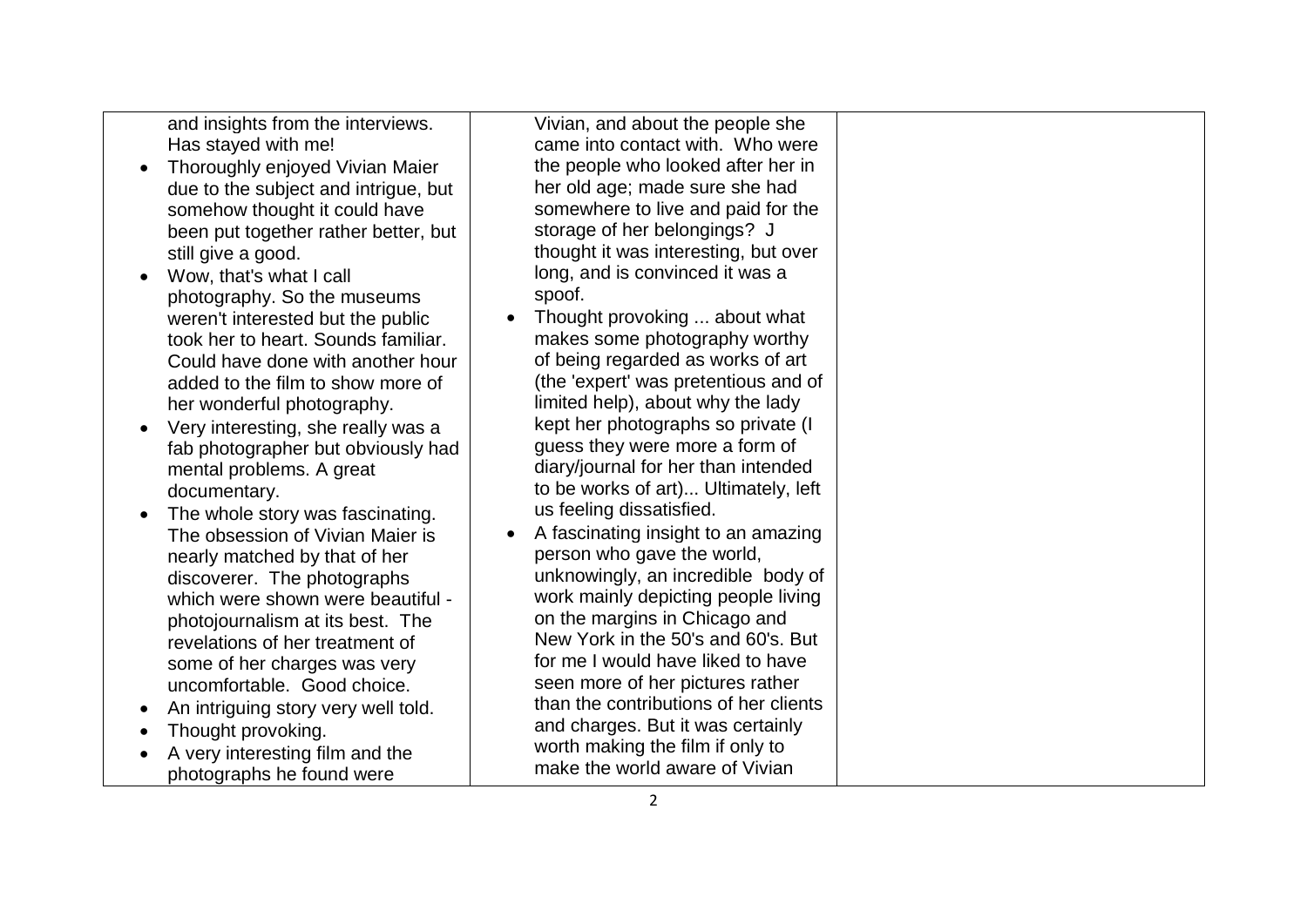| stunning. A film with a similar       | Maier and her important |  |
|---------------------------------------|-------------------------|--|
| concept to Searching for Sugar        | photographs.            |  |
| Man which I also enjoyed.             | A bit too long.         |  |
| Where can we buy her photos?          |                         |  |
| I thought Vivian Maier was            |                         |  |
| fascinating but the "talking heads"   |                         |  |
| could have been edited down a         |                         |  |
| little as it descended into pettiness |                         |  |
| at times and more                     |                         |  |
| photographs/home movies would         |                         |  |
| have balanced this out a little       |                         |  |
| more. What an amazing                 |                         |  |
| photographer and what a strange       |                         |  |
| life                                  |                         |  |
| I would have to give this Good as     |                         |  |
| well even though we both thought      |                         |  |
| The Phone Call was the superior       |                         |  |
| product!                              |                         |  |
| I liked the way the discoveries, the  |                         |  |
| interviews and the differing          |                         |  |
| opinions were interspersed with       |                         |  |
| known facts about her, and it         |                         |  |
| wasn't afraid to show her dark        |                         |  |
| side. Left me with a lot of           |                         |  |
| questions for which no one will       |                         |  |
| ever know the answers.                |                         |  |
| As for Vivian Maier and the           |                         |  |
| extraordinary story that unfolded, I  |                         |  |
| wonder if the amazing John Maloof     |                         |  |
| would be prepared to attack my        |                         |  |
| scratchings and scribblings with the  |                         |  |